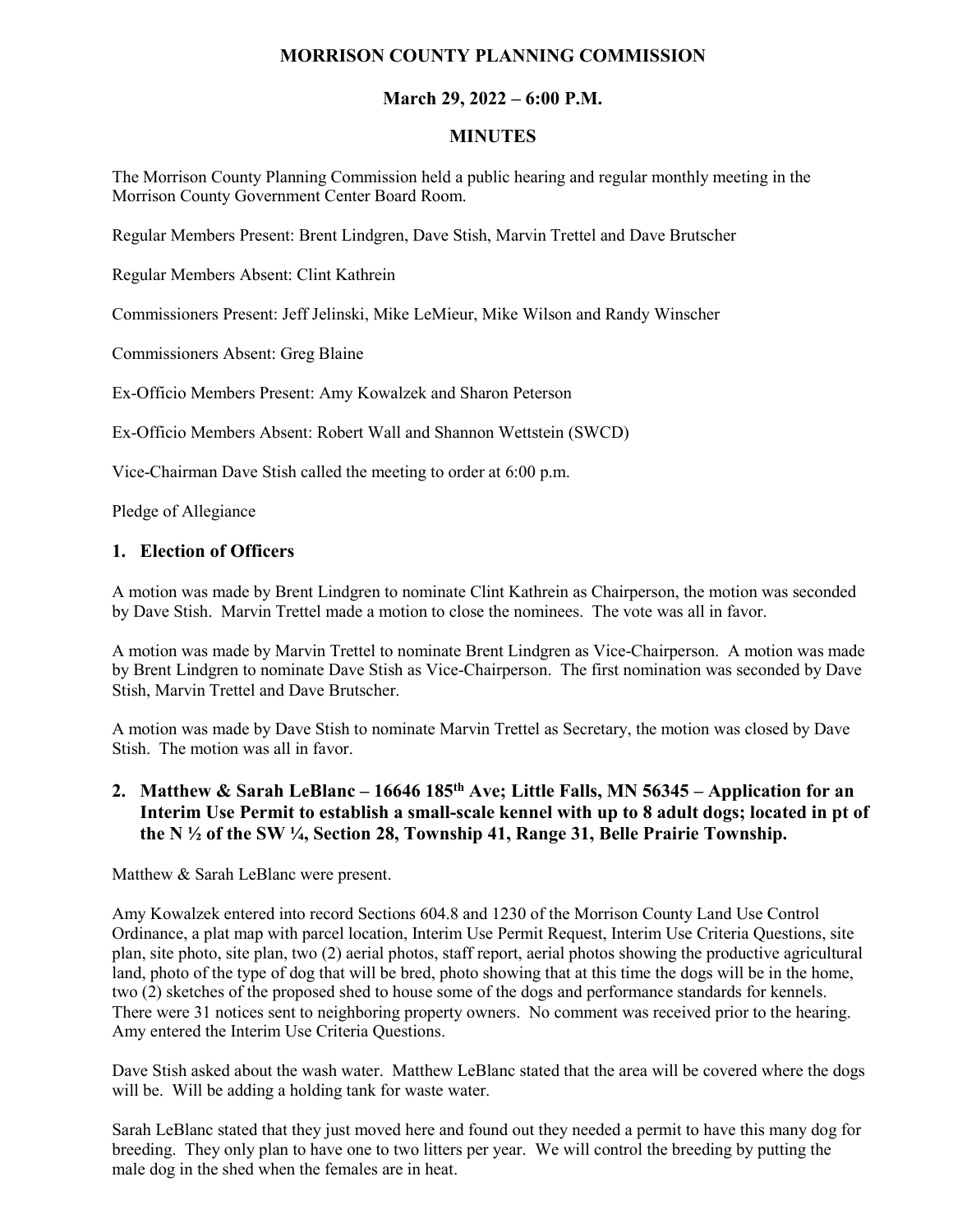Marvin Trettel stated that the neighbor is Rice Creek and they also have a kennel. Sarah LeBlanc stated that is correct, they are not boarding at this site any more.

Dave Brutscher stated it is exciting when they take the dogs out for training and exercise.

Brent Lindgren stated that the area where the dogs will be is centrally located on the property. Matthew LeBlanc stated that is correct. Brent asked how many vehicles per year will visit the site to pick up a dog. Matthew stated about sixteen vehicles.

Audience Comment:

Greg Colombe – stated he is with Belle Prairie Township and the Township does not have any issues with this request.

The voting sheets were polled.

A motion was made by Dave Brutscher to recommend approval of this request with one condition. The motion was seconded by Brent Lindgren. The vote was all in favor.

The application will go in front of the Morrison County Board of Commissioners on April 5, 2022.

#### **3. Freeman Miller – No property address – Application for an Interim Use Permit to establish a welding shop; located in pt of the SE ¼, Section 12, Township 42, Range 30, Platte Township.**

Freeman Miller was present.

Amy Kowalzek entered into record Sections 604.8 and 1211.4 of the Morrison County Land Use Control Ordinance, a plat map with parcel location, Interim Use Permit Request, Interim Use Criteria Questions, site plan, two (2) aerial photos, staff report, aerial photos showing proposed parcel split, Limited Rural Business performance standards and suggested condition if approved. There were 24 notices sent to neighboring property owners. No comment was received prior to the hearing. Amy entered the Interim Use Criteria Questions.

Freeman Miller stated the saw mill was his bothers. I have the welding shop. The first year was a struggle. Now I cannot keep up. Now I do repairs and new fabricating. I would like to hire an employee. Now have people help here and there.

Dave Brutscher asked if there was competition in the area. Freeman Miller stated he does but is still busy.

Marvin Trettel asked what is running the business now. Freeman Miller stated generators and will move to the new location. The generators may be bigger in volume that what I use now.

Dave Stish asked if both owners of the property will have interest due to the sale being a contract for deed. Amy Kowalzek stated it does. Believe at the DRT meeting we have a written statement from Marcel Hayes that he is ok with the request.

Audience Comment:

Jerry Hayes – stated we need this profession in the area. There are a lot of things that need to be fixed or worked on.

Marcel Hayes – stated the area is going to lose the welders we have in the area now and we need to be able to keep this young one in the area.

Felty Borntrager – stated he is ok with the request as long as the applicant does not shoot all of the deer.